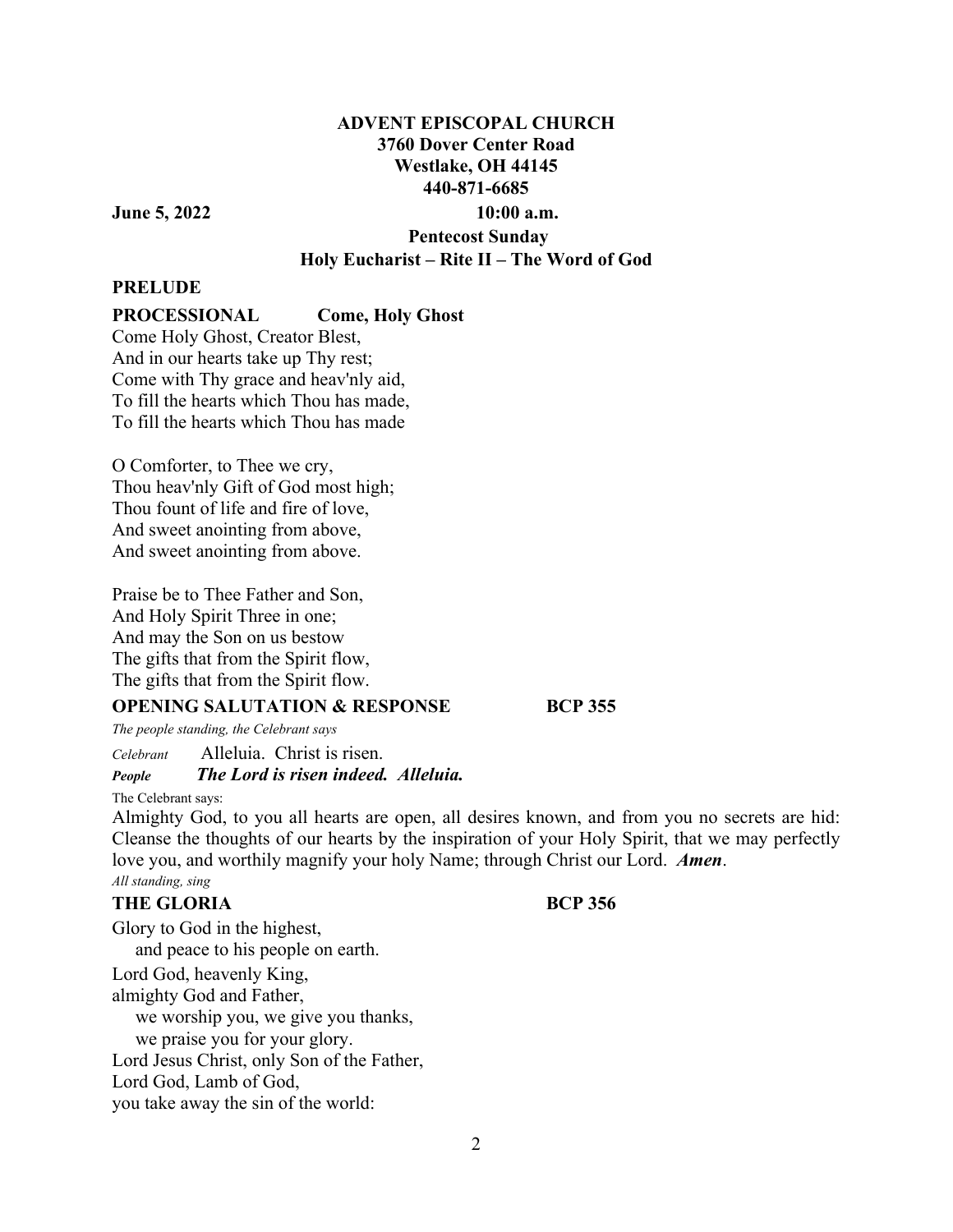have mercy on us; you are seated at the right hand of the Father: receive our prayer. For you alone are the Holy One, you alone are the Lord, you alone are the Most High, Jesus Christ, with the Holy Spirit, in the glory of God the Father. Amen

*The Celebrant says to the people* 

 The Lord be with you. *People And also with you*. *Celebrant* Let us pray.

### THE COLLECT OF THE DAY **BCP 227**

O God, who on this day taught the hearts of your faithful people by sending to them the light of your Holy Spirit: Grant us by the same Spirit to have a right judgment in all things, and evermore to rejoice in his holy comfort; through Jesus Christ your Son our Lord, who lives and reigns with you, in the unity of the Holy Spirit, one God, for ever and ever. *Amen.*

*The people sit* 

| <b>READING</b> | <b>Acts 2:1-11</b>                                       | Pew Bible 1140 |
|----------------|----------------------------------------------------------|----------------|
| Reader         | The Word of the Lord.                                    |                |
| People         | <b>Thanks be to God.</b>                                 |                |
| <b>PSALM</b>   | Psalm 33:12-15, 18-22                                    | <b>BCP 626</b> |
| 12             | Happy is the nation whose God is the Lord!*              |                |
|                | happy the people he has chosen to be his own!            |                |
| 13             | The Lord looks down from heaven,*                        |                |
|                | and beholds all the people in the world.                 |                |
| 14             | From where he sits enthroned he turns his gaze*          |                |
|                | on all who dwell on the earth.                           |                |
| 15             | He fashions all the hearts of them*                      |                |
|                | and understands all their works.                         |                |
| 18             | Behold, the eye of the Lord is upon those who fear him,* |                |
|                | on those who wait upon his love,                         |                |
| 19             | To pluck their lives from death,*                        |                |
|                | and to feed them in time of famine.                      |                |
| 20             | Our soul waits for the Lord;*                            |                |
|                | he is our help and our shield.                           |                |
| 21             | Indeed, our heart rejoices in him,*                      |                |
|                | for in his holy Name we put our trust.                   |                |
| 22             | Let your loving-kindness, O Lord, be upon us,*           |                |
|                | as we have put our trust in you.                         |                |
|                | D                                                        |                |

#### **Psalm Response (sing)**

*Glory be to the Father, and to the Son, and to the Holy Ghost, as it was in the beginning, is now, and ever shall be, world without end. Amen. Amen.*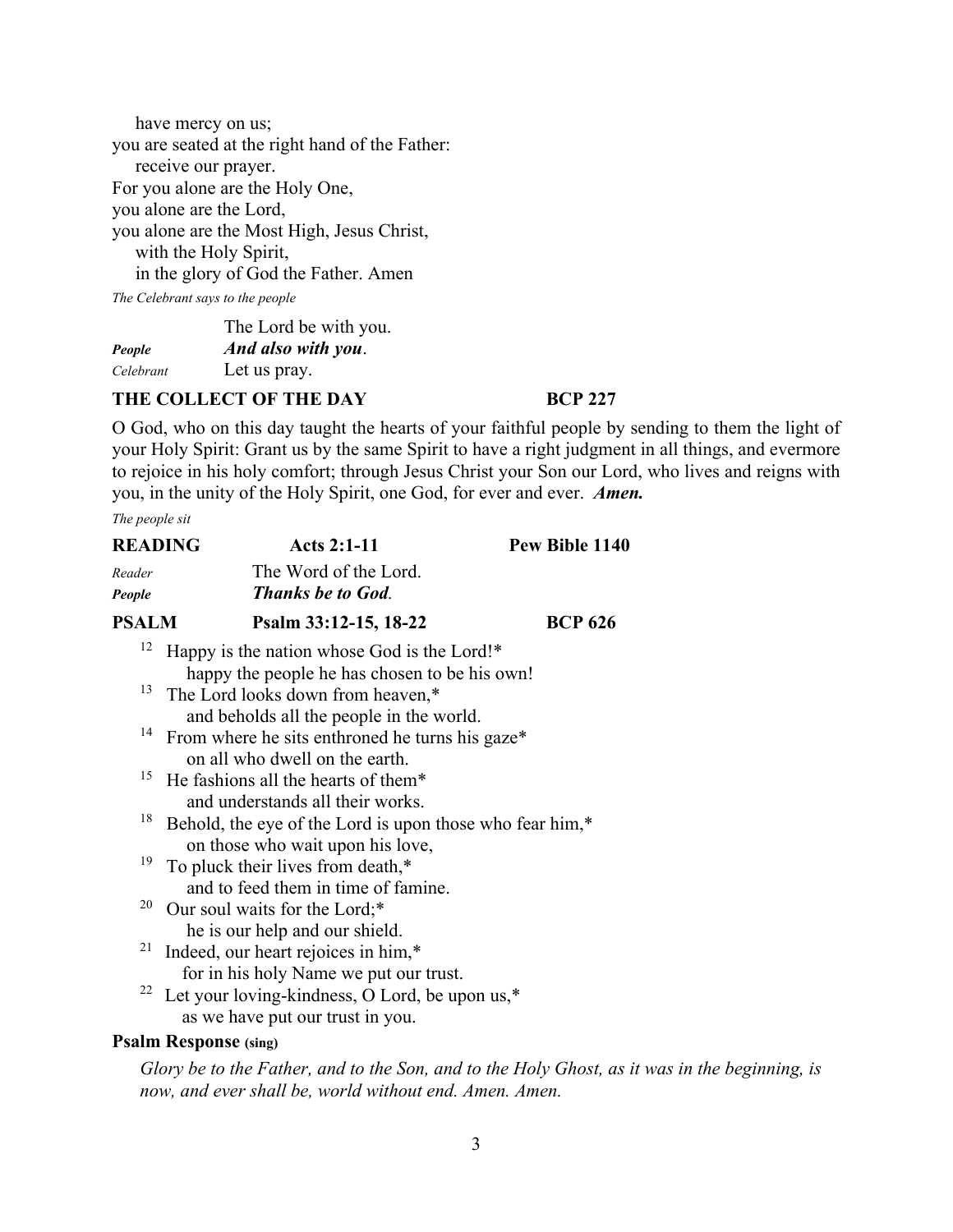## **READING 1 Corinthians 12:4-13 Pew Bible 1202**

Reader The Word of the Lord. *People Thanks be to God.* 

#### **GOSPEL PROCESSION**

#### **Hymn #516 Come Down O Love Divine (Verse 1 + 2)**

Come down, O Love divine, seek thou this soul of mine, and visit it with thine own ardor glowing; O Comforter, draw near, within my heart appear, and kindle it, thy holy flame bestowing.

O let it freely burn, till earthly passions turn to dust and ashes in its het consuming; and let thy glorious light shine ever on my sight, and clothe me round, the while my path illuming. *Celebrant* The Holy Gospel of our Lord Jesus Christ according to John.

# *People Glory to you, Lord Christ***. THE HOLY GOSPEL John 14:8-17 Pew Bible 1129**

*Celebrant The Gospel of the Lord. People Praise to you, Lord Christ.* 

### **Hymn #516 Come Down O Love Divine (Verse 3)**

And so the yearning strong, with which the soul will long, shall far out pass the power of human telling; for none can guess its grace, till Love create a place where in the Holy Spirit makes a dwelling.

#### **SERMON Pastor Paul Laursen**

#### **NICENE CREED (all standing**) **BCP 358**

We believe in one God, the Father, the Almighty, maker of heaven and earth, of all that is, seen and unseen. We believe in one Lord, Jesus Christ, the only Son of God, eternally begotten of the Father, God from God, Light from Light, true God from true God, begotten, not made, of one Being with the Father. Through him all things were made.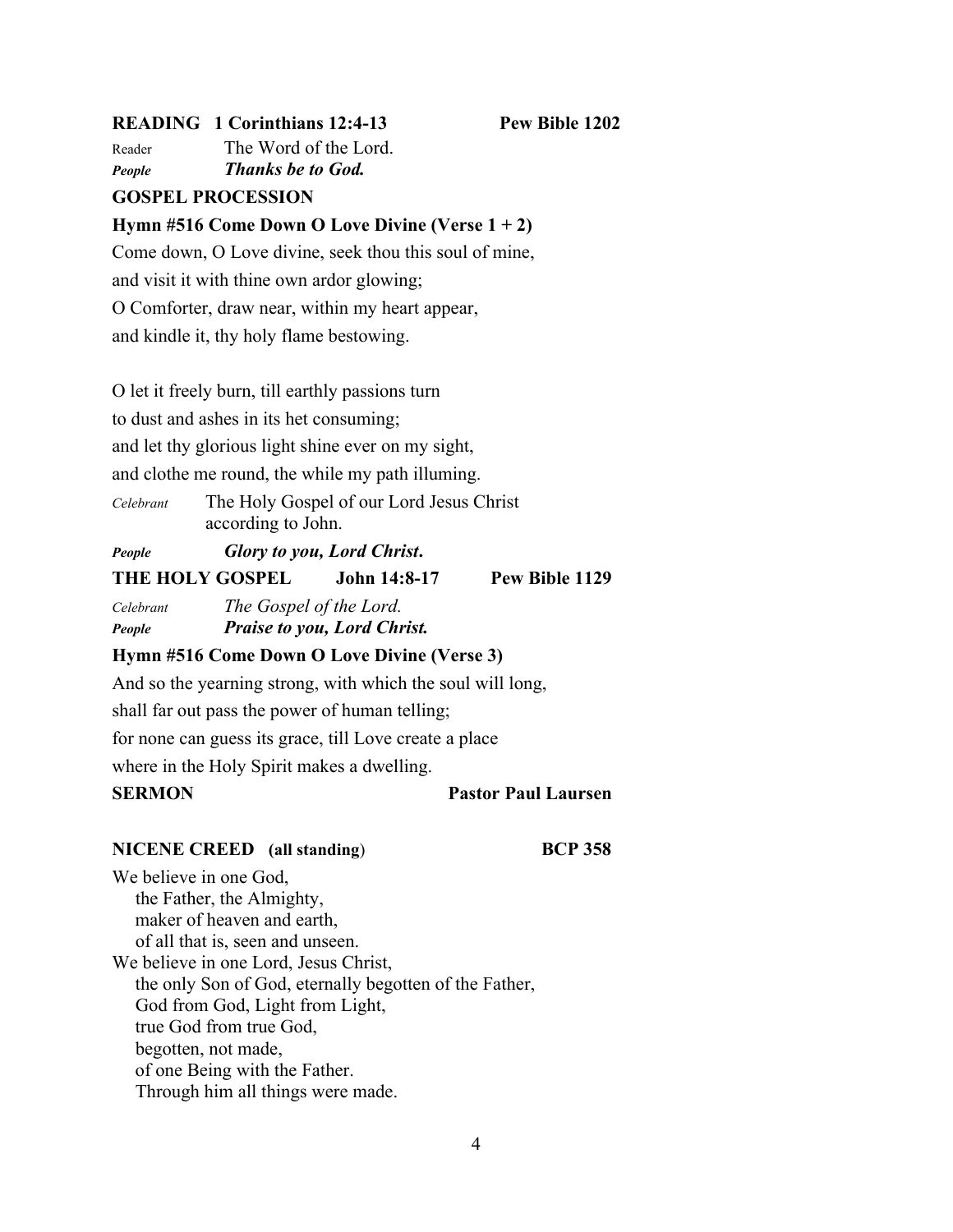For us and for our salvation he came down from heaven: by the power of the Holy Spirit he became incarnate from the Virgin Mary, and was made man. For our sake he was crucified under Pontius Pilate; he suffered death and was buried. On the third day he rose again in accordance with the Scriptures; he ascended into heaven and is seated at the right hand of the Father. He will come again in glory to judge the living and the dead, and his kingdom will have no end. We believe in the Holy Spirit, the Lord, the giver of life, who proceeds from the Father and the Son. With the Father and the Son he is worshiped and glorified. He has spoken through the Prophets. We believe in one holy catholic and apostolic Church. We acknowledge one baptism for the forgiveness of sins. We look for the resurrection of the dead, and the life of the world to come. Amen.

## **PRAYERS OF THE PEOPLE BCP 387, Form 3**

*The Leader and People pray responsively* 

Father, we pray for your holy Catholic Church;

### *That we all may be one.*

Grant that every member of the Church may truly and humbly serve you;

### *That your Name may be glorified by all people***.**

We pray for all bishops, priests and deacons, especially Archbishop Welby; our Presiding Bishop Curry; our own Bishop, Hollingsworth

## *That they may be faithful ministers of your Word and Sacraments.*

We pray for all who govern and hold authority in the nations of the world;

### *That there may be justice and peace on the earth.*

Give us grace to do your will in all that we undertake;

### *That our works may find favor in your sight.*

Have compassion on those who suffer from any grief or trouble;

### *That they may be delivered from their distress.*

Give to the departed eternal rest;

### *Let light perpetual shine upon them.*

We praise you for your saints who have entered into joy;

### *May we also come to share in your heavenly kingdom.*

Let us pray for our own needs and those of others.

*The People may add their own petitions.*

Let us pray together:

#### *Our Father in heaven,*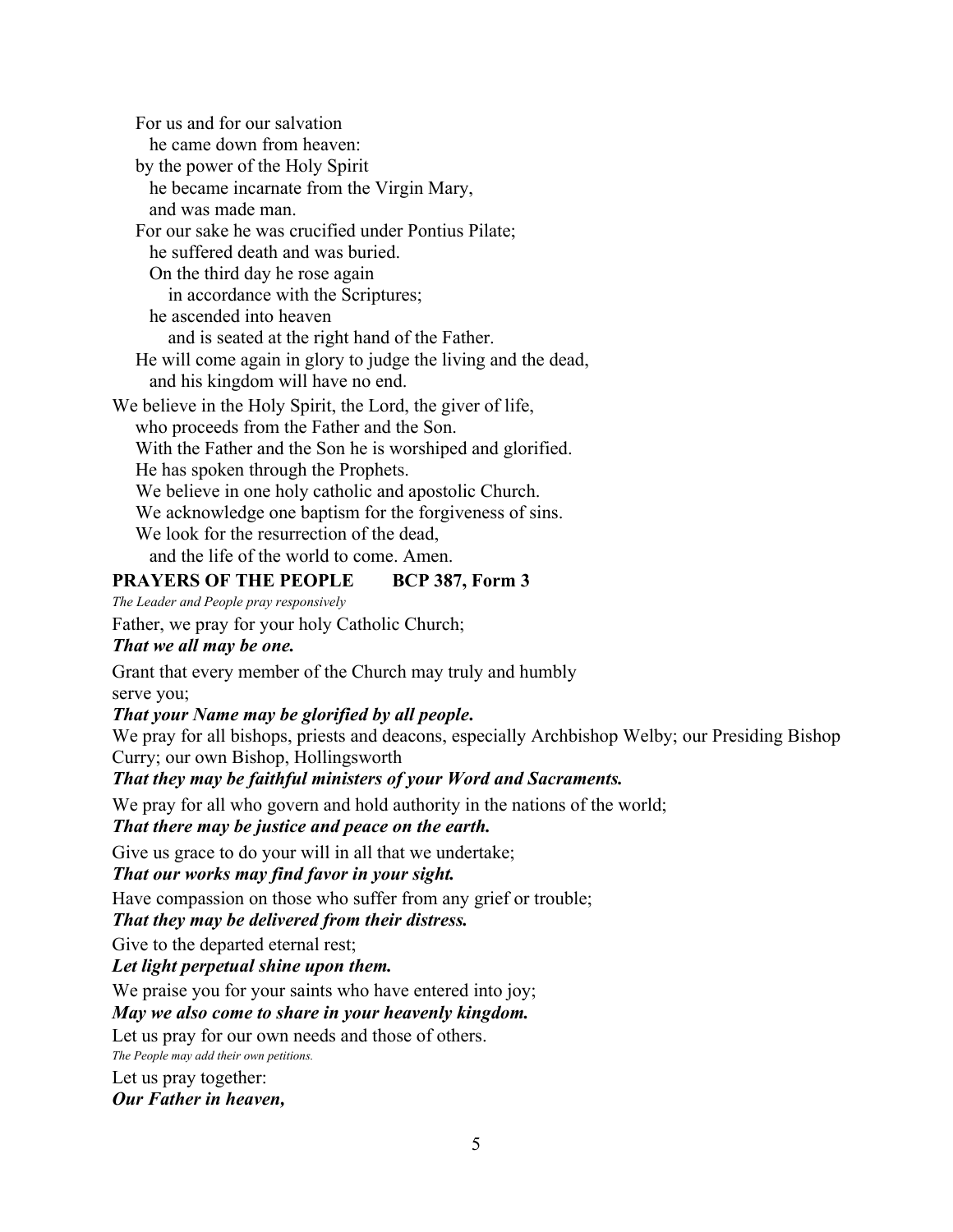*We pray with open hearts and minds to know your will for us. Reveal to us the initiatives we should take:* 

*For nourishing ourselves with your Word; for supporting each other in Christian fellowship; for taking the Gospel to outside communities; and for loving and serving others in the power of your Spirit.* 

*We are grateful for the pastoral encouragement you have provided us in this season. We are grateful for our lay leadership in their shouldering of extra burdens. Lord, we ask that you lay bare the hearts of this congregation, and open each one of us to every new day. Open us to what you have for our future as a new church family in Christ.* 

### *Amen.*

O Lord, God of our fathers, your Advent people have stood steadfast in the truth of Your Word. We have strived to be the beacon of light in our corner of this world, guiding others to you. Our numbers now dwindle as we search for the means to stay on this path together. We stand before you crying out to you. We know this battle belongs to You Lord. We cannot do this ourselves. As we walk on the path you have set before us, we sing your praises and give you thanks Lord! We know that you will show us the way. Amen.

## **CONFESSION & ABSOLUTION BCP 360**

*Celebrant* Let us confess our sins against God and our neighbor.

*Celebrant and People*

Most merciful God,

we confess that we have sinned against you

in thought, word, and deed,

by what we have done,

and by what we have left undone.

We have not loved you with our whole heart;

we have not loved our neighbors as ourselves.

We are truly sorry and we humbly repent.

For the sake of your Son Jesus Christ,

have mercy on us and forgive us;

that we may delight in your will,

and walk in your ways,

to the glory of your Name. Amen*.*

### *Celebrant*

Almighty God have mercy on you, forgive you all your sins through our Lord Jesus Christ, strengthen you in all goodness, and by the power of the Holy Spirit keep you in eternal life. *Amen.*

## **THE PEACE**

*All stand. The Celebrant says to the people* The peace of the Lord be always with you.

*People* **And also with you.**

*Then the Celebrant and People may greet one another in the name of the Lord.*

## **ANNOUNCEMENTS**

## **BIRTHDAYS AND ANNIVERSARIES**

## **THE HOLY COMMUNION**

## **OFFERTORY**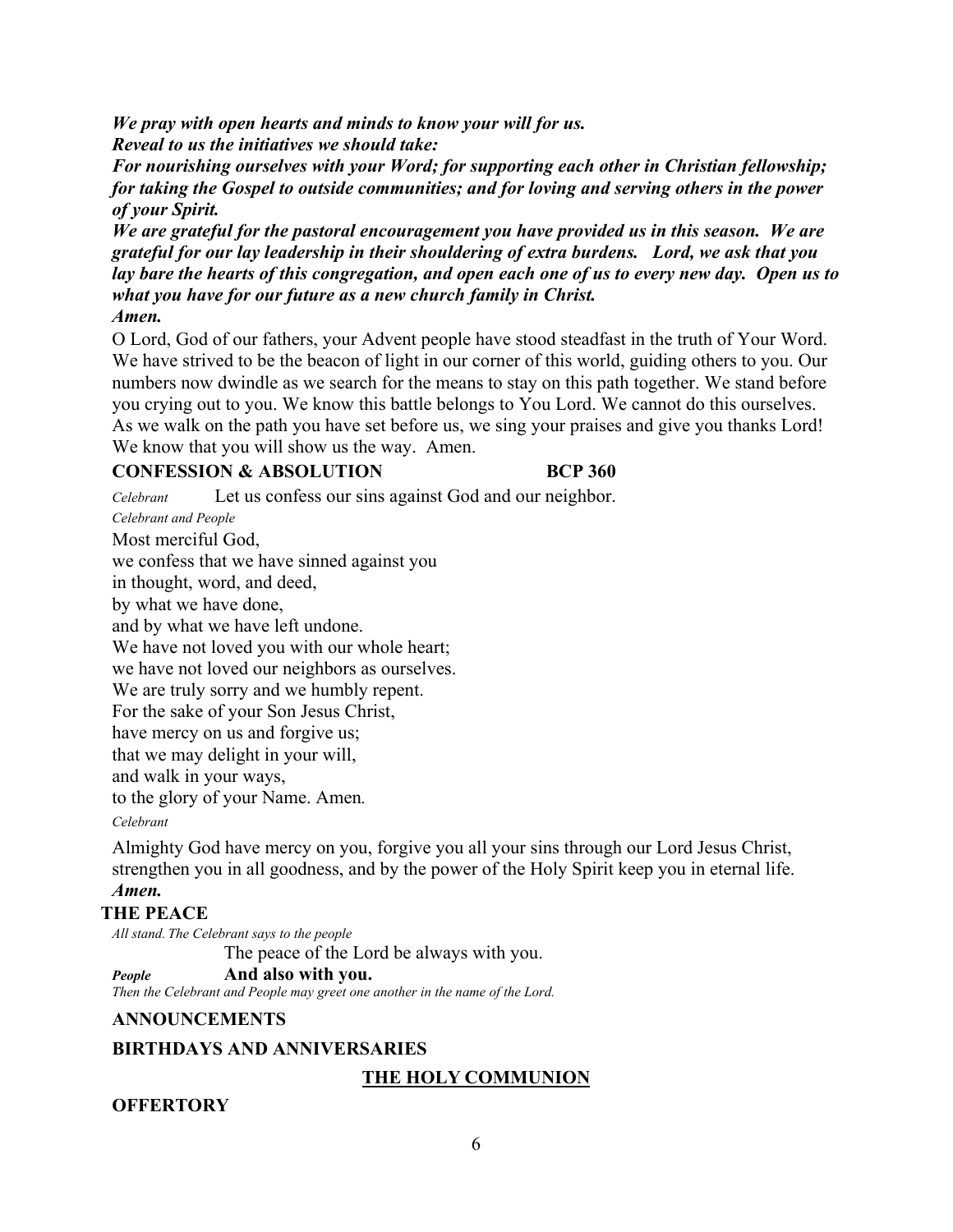| Celebrant | Walk in love, as Christ loved us and gave himself |
|-----------|---------------------------------------------------|
|           | for us, an offering and sacrifice to God.         |

#### **PRESENTATION OF ALMS & OBLATIONS**

#### **PREPARATION OF ELEMENTS**

#### **DOXOLOGY**

The people stand while the offerings are presented and placed on the Altar.  *Praise God from whom all blessings flow Praise him all creatures here below Praise him above ye heavenly host Praise Father, Son and Holy Ghost. Amen.* 

#### **THE GREAT THANKSGIVING**

#### Eucharistic Prayer A **BCP 361**

*The people remain standing. The Celebrant says*   $TH = L \cdot \mathbf{1}$ 

| Celebrant<br>People | Let us give thanks to the Lord our God.<br>It is right to give him thanks and praise. |
|---------------------|---------------------------------------------------------------------------------------|
| People              | We lift them to the Lord.                                                             |
| Celebrant           | Lift up your hearts.                                                                  |
| People              | And also with you.                                                                    |
|                     | The Lord be with you.                                                                 |

It is right, and a good and joyful thing, always and everywhere to give thanks to you, Father Almighty, Creator of heaven and earth.

Through Jesus Christ our Lord; according to whose true promise the Holy Ghost came down from heaven, lighting upon the disciples, to teach them and to lead them into all truth; uniting peoples of many tongues in the confession of one faith, and giving to thy Church the power to serve thee as a royal priesthood, and to preach the Gospel to all nations.

Therefore we praise you, joining our voices with Angels and Archangels and with all the company of heaven, who for ever sing this hymn to proclaim the glory of your Name:

*Celebrant and People* 

| The Sanctus (sing) | Holy, Holy, Holy Lord,                           |
|--------------------|--------------------------------------------------|
|                    | God of power and might,                          |
|                    | Heaven and earth are full of your glory. $(2Xs)$ |
|                    | Hosanna, Hosanna in the highest. $(2Xs)$         |

*The people stand or kneel. Then the Celebrant continues* 

Holy and gracious Father: In your infinite love you made us for yourself; and, when we had fallen into sin and become subject to evil and death, you, in your mercy, sent Jesus Christ, your only and eternal Son, to share our human nature, to live and die as one of us, to reconcile us to you, the God and Father of all.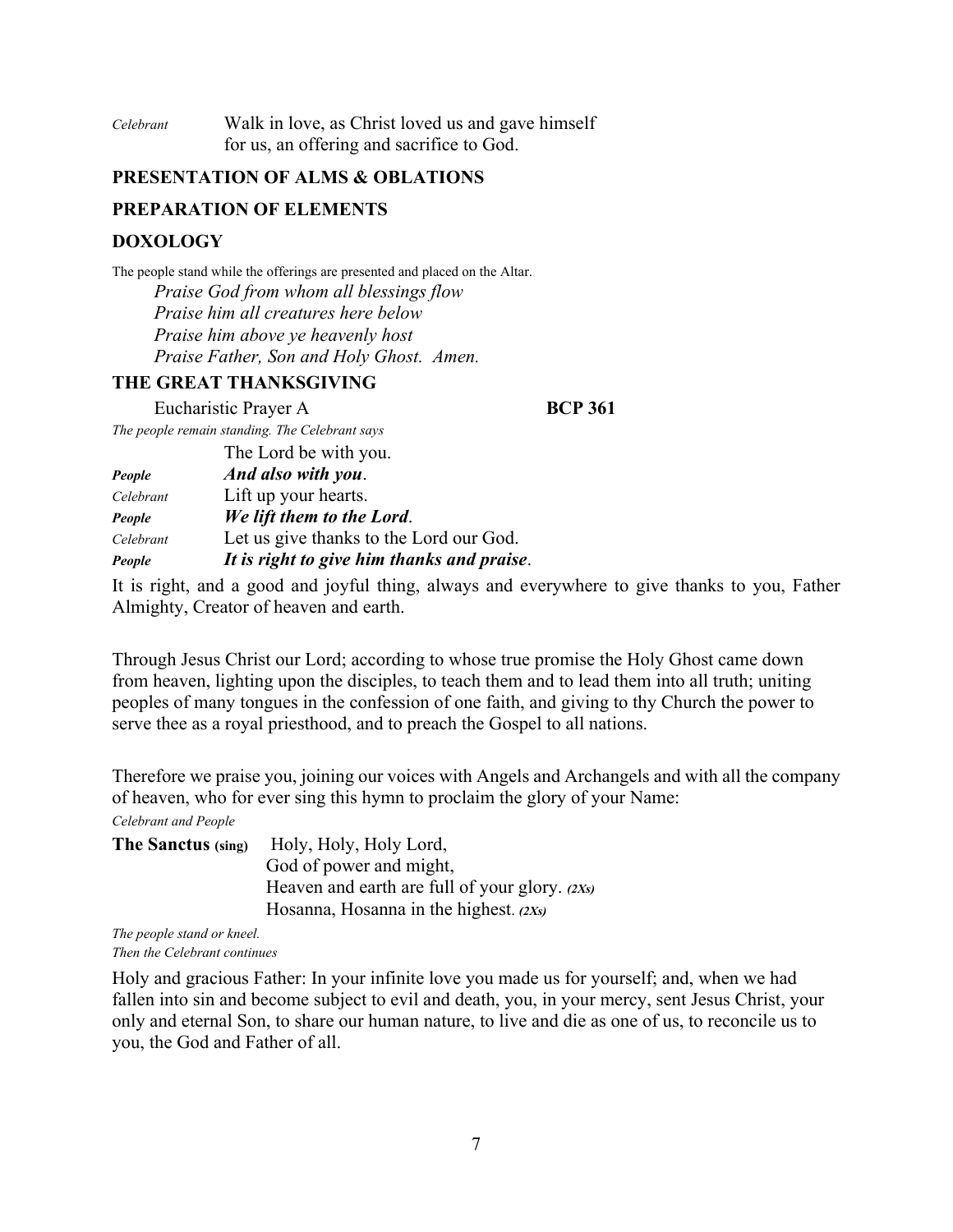He stretched out his arms upon the cross, and offered himself, in obedience to your will, a perfect sacrifice for the whole world.

On the night he was handed over to suffering and death, our Lord Jesus Christ took bread; and when he had given thanks to you, he broke it, and gave it to his disciples, and said, "Take, eat: This is my Body, which is given for you. Do this for the remembrance of me."

After supper he took the cup of wine; and when he had given thanks, he gave it to them, and said, "Drink this, all of you: This is my Blood of the new Covenant, which is shed for you and for many for the forgiveness of sins. Whenever you drink it, do this for the remembrance of me."

Therefore we proclaim the mystery of faith.

#### **The Memorial Acclamation (Sing)**

#### *Christ has died. Christ is risen. Christ will come again (2Xs)*

*The Celebrant continues* 

We celebrate the memorial of our redemption, O Father, in this sacrifice of praise and thanksgiving. Recalling his death, resurrection, and ascension, we offer you these gifts.

Sanctify them by your Holy Spirit to be for your people the Body and Blood of your Son, the holy food and drink of new and unending life in him. Sanctify us also that we may faithfully receive this holy Sacrament, and serve you in unity, constancy, and peace; and at the last day bring us with all your saints into the joy of your eternal kingdom.

All this we ask through your Son Jesus Christ. By him, and with him, and in him, in the unity of the Holy Spirit all honor and glory is yours, Almighty Father, now and for ever.

### **The Great Amen (sing)** *Amen. Amen. Amen. (2Xs)*

*Celebrant And now, as our Savior Christ has taught us, we are bold to say, People and Celebrant*  Our Father, who art in heaven, hallowed be thy Name, thy kingdom come, thy will be done, on earth as it is in heaven. Give us this day our daily bread. And forgive us our trespasses, as we forgive those who trespass against us. And lead us not into temptation, but deliver us from evil. For thine is the kingdom, and the power, and the glory, for ever and ever. Amen. **THE BREAKING OF THE BREAD BCP 364** 

*The Celebrant breaks the consecrated Bread*

*Celebrant* Alleluia. Christ our Passover is sacrificed for us;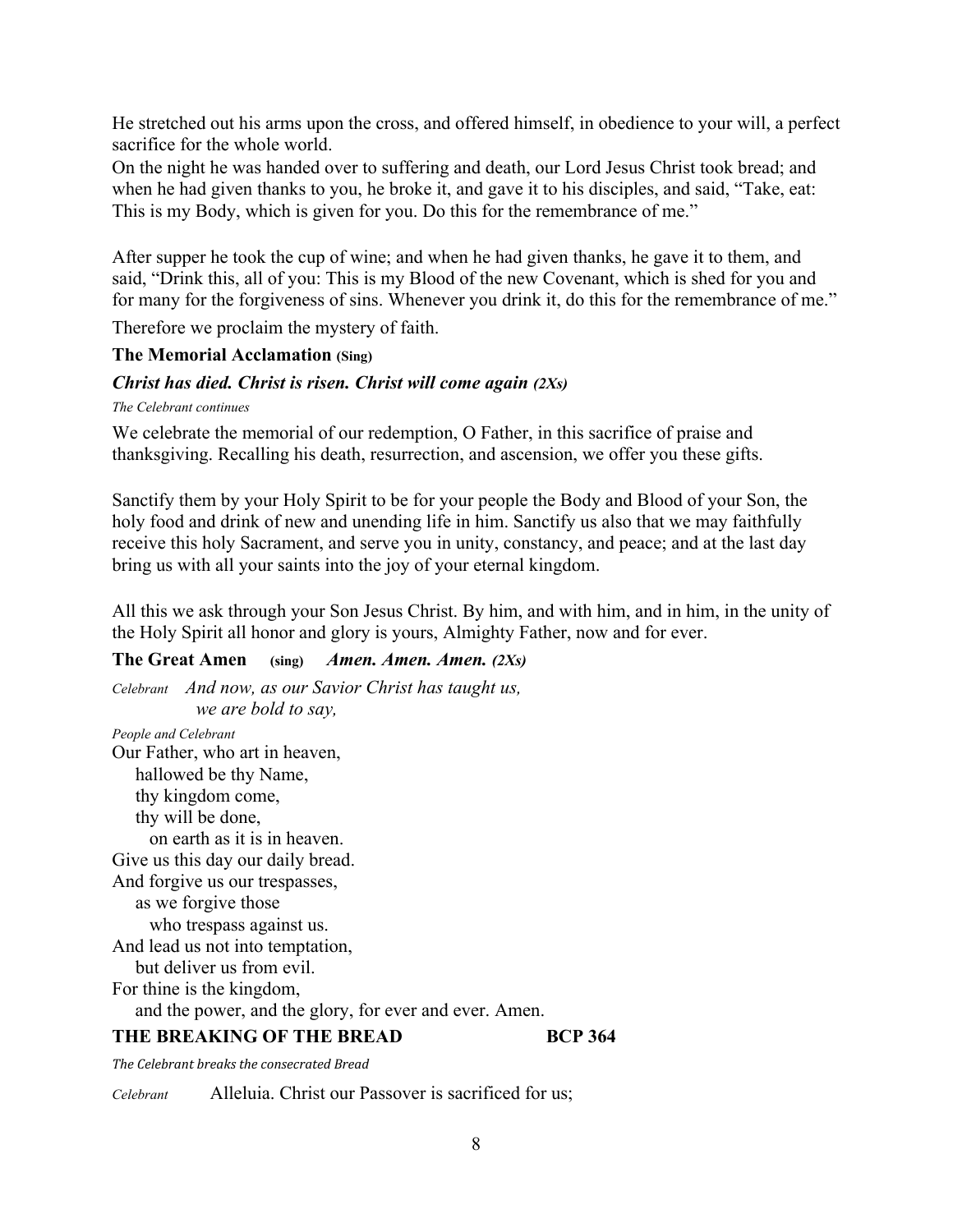## *People Therefore let us keep the feast. Alleluia*.

*Celebrant* The Gifts of God for the People of God.

Take them in remembrance that Christ died for you, and feed on him in your hearts by faith, with thanksgiving.

*\* All baptized Christians are welcome to receive communion. For those not yet baptized (or for baptized visitors who do not wish to receive the Sacrament), you may come to the altar rail and cross your arms; the priest will be happy to pray a prayer of blessings.\* Administration of Communion:* 

 *- Please follow usher's directions to altar rail.* 

- *The consecrated bread is offered with the words,* 
	- *"The Body of Christ, the bread of heaven." (Amen).*
	- *The chalice and intinction cup are offered with the words, "The Blood of Christ, the cup of salvation," (Amen).*

*\* You may drink directly from the Chalice or dip your bread in* 

 *the intinction cup \* Intercessory Prayer is available at the back of the Sanctuary.* 

#### **COMMUNION HYMNS**

#### **BOB #39 Come and Fill Me Up**

*The Celebrant says* Let us pray.

#### **POST-COMMUNION PRAYER** *(said by all)* **BCP 365**

Eternal God, heavenly Father, you have graciously accepted us as living members of your Son our Savior, Jesus Christ, and you have fed us with spiritual food in the Sacrament of his Body and Blood. Send us now into the world in peace, and grant us strength and courage to love and serve you with gladness and singleness of heart; through Christ our Lord. Amen.

#### **THE BLESSING**

#### **RECESSIONAL Shine, Jesus, Shine**

Lord, the light of Your love is shining In the midst of the darkness shining, Jesus, Light of the World, shine upon us, Set us free by the truth You now bring us, Shine on me, shine on me.

*Shine, Jesus, shine, fill this land with the Father's glory,* 

*Blaze, Spirit, blaze, set our hearts on fire. Flow, river flow, flood the nations with* 

 *grace and mercy, Send forth your word, Lord, and let there be light.* 

Lord, I come to Your awesome presence, From the shadows into Your radiance, By the blood I may enter Your brightness, Search me, try me, consume all my darkness, Shine on me, shine on me. *(Refrain)*  As we gaze on Your kingly brightness, So our faces display Your likeness,